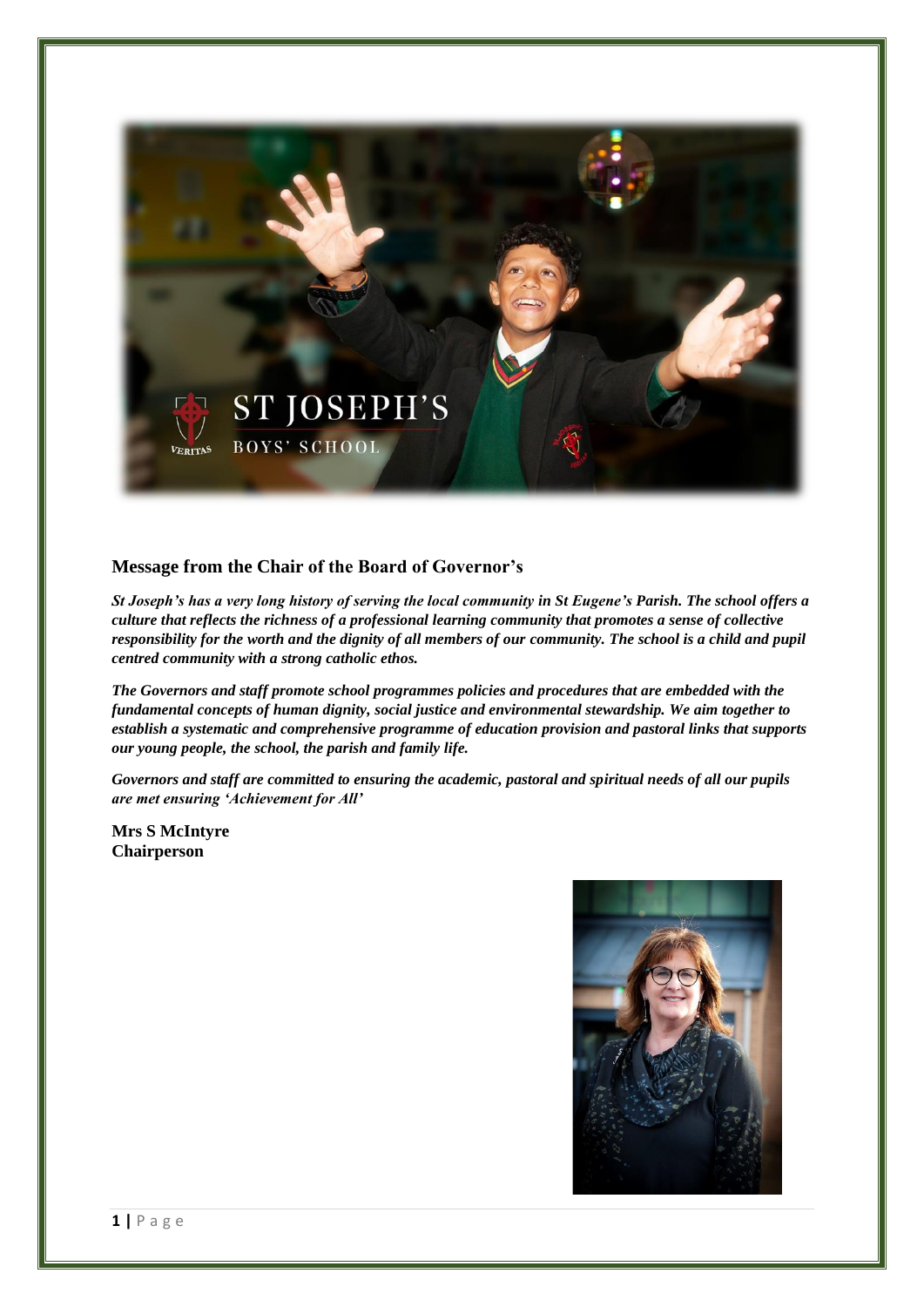# **CONTEXT**

St Joseph`s Boys` School is a non-selective Catholic Maintained school in the Parish of St Eugene's in the Diocese of Derry. The school is an 11-18 all ability post-primary school. The school was established in September 1963 and has a recognised reputation of providing postprimary education for boys predominantly from the parishes of St Eugene's, St Mary's Creggan, St Columba's Long Tower, The Three Patrons formally St Patrick's Pennyburn and Holy Family, Ballymagroarty. The school also has pupils attending from other parishes across the city.

St Joseph's Boys is situated in the Creggan area of Derry, which is part of the Moor DEA, and Triax Neighbourhood Renewal Area with a population of around 17000. This Neighbourhood Renewal Area comprises some of the most deprived wards and enumeration districts in North as defined in the Multiple Deprivation Measures published by the Northern Ireland Statistics and Research Agency (NISRA), (NIMDM 2017) With this said the area has a dynamic and impressive community spirit and infrastructure, which engages with St Joseph's on a daily basis. Locally here are a number of well utilised community buildings and facilities such as Creggan Country Park, Old Library Trust, Creggan Sports Centre, Gasyard Centre, Brandywell Stadium and a range of parks and outdoor green spaces including the impressive Brooke Park. St Joseph's has built real and meaningful partnerships with local sports clubs and community organisations, which assist in the personal, social and academic development of our pupils, these include local Youth Clubs Pilots Row, St Marys and Long Tower. We work very closely with Bogside and Brandywell Health Forum and Old Library Trust Healthy Living Centres.

The original school building was replaced by a new purpose built modern facility which was officially opened in March 2003. The school building is extensive with fully equipped purpose built suites to meet the learning and teaching requirements for staff and pupils.

| <b>Rooms</b>                         | <b>Number</b> | <b>Rooms</b>                     | <b>Number</b> |
|--------------------------------------|---------------|----------------------------------|---------------|
| <b>General Classrooms</b>            | 23            | <b>Business Information</b>      |               |
| <b>Science Laboratories</b>          | 8             | Geography Rooms                  |               |
| Technology & Design Systems          | 2             | <b>History Rooms</b>             |               |
| Technology & Design Planning         | 3             | <b>Physical Education Halls</b>  |               |
| Technology & Design Manufacturing    | 3             | <b>Fitness Suite</b>             |               |
| Home Economics                       | 2             | <b>Changing Areas</b>            |               |
| Art & Design                         | 3             | <b>ICT</b> Suites                |               |
| <b>Music Rooms</b>                   | 2             | Library (Teaching Room Attached) |               |
| Career Suite                         |               | <b>Learning Support Suite</b>    |               |
| <b>Learning Support Meeting Room</b> |               | Learning Support Office          |               |
| Lecture / Drama                      |               | Newly Built Sixth Form           |               |

The new sixth form suite has allowed for the redevelopment of the previous suite into a new school oratory. In addition to the indoor facilities the school has excellent outdoor facilities which comprise of grass and all weather football pitches, basketball and tennis courts and extensive play areas.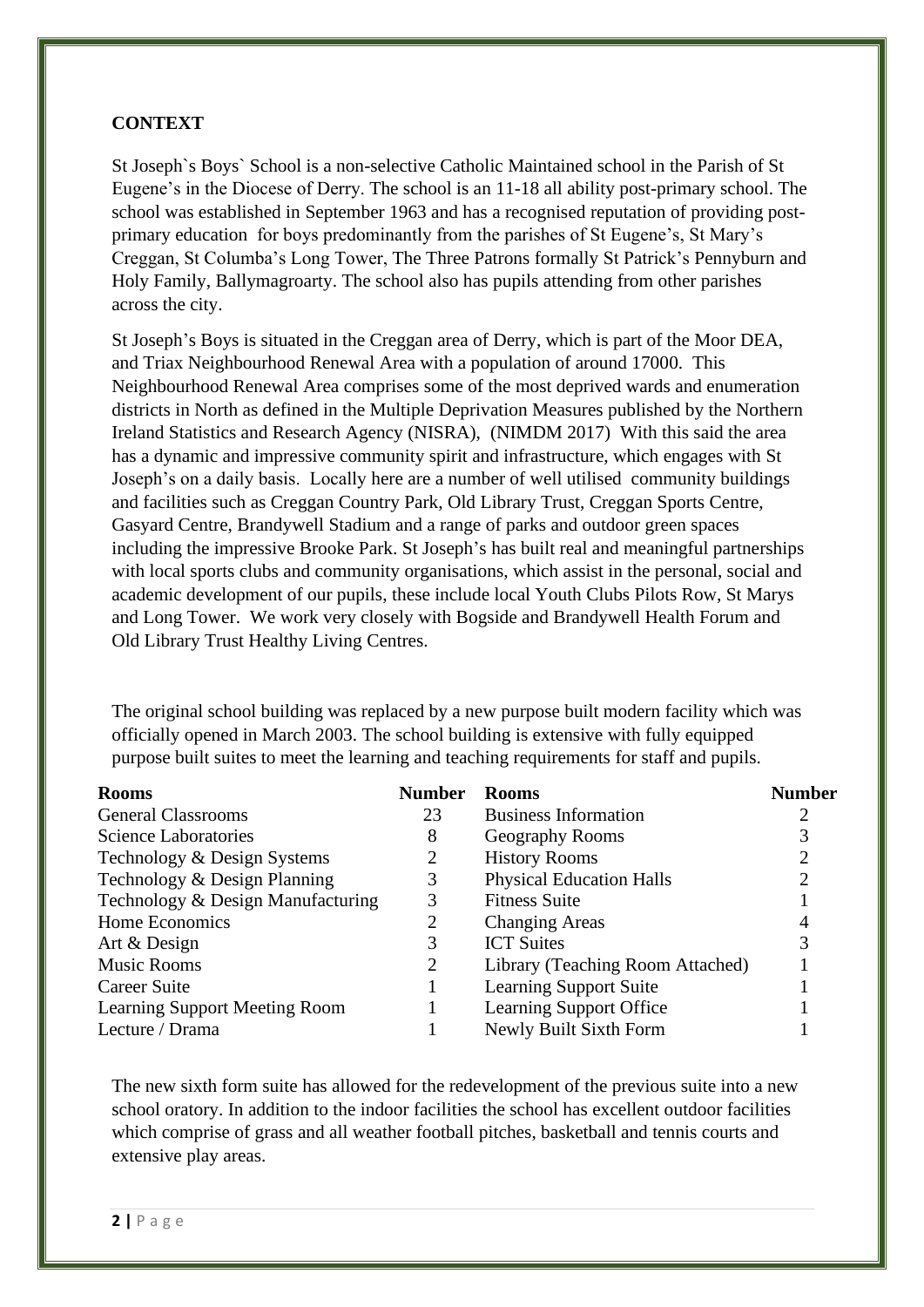St Joseph's has an enrolment capacity of 850 and 713 pupils on the roll at present ranging from 11- 19 years of age. The school caters for boys only from Year 8 to Year 12 but also facilitates and welcomes applications from female students wishing to join our sixth form. At present there are 298 pupils in KS3, 170 pupils in KS4 and 111 pupils in Sixth Form. In St Joseph's 62% of our pupils are on the Free School Meals register. In 2017 the school added a newly constructed Sixth Form Centre that is an integral part of the main building and has added excellent facilities for our vibrant and growing sixth form cohort. In 2020, the school opened and dedicated a new school oratory as a scared and reflective space.

# **STAFFING**

| <b>Role</b>                  | <b>Number</b> |
|------------------------------|---------------|
| Principal                    | 1             |
| Vice Principals              | 2             |
| <b>Teaching Staff</b>        | 42            |
| Non-Teaching Staff           | 12            |
| <b>Classroom Assistants</b>  | 15            |
| Administrative staff         | 4             |
| Technicians                  | 3             |
| <b>Sixth Form Supervisor</b> | 1             |
| Librarian                    | 1             |
| Housekeeper                  | 1             |
| <b>Building Supervisors</b>  | 2             |

The Senior Management Team comprises of the principal, the two vice-principals and four senior teachers. While the principal has overall responsibility the two vice-principals have a remit for curriculum and pastoral provision respectively. The role of the SMT includes 3 senior teachers who have individual responsibility for School Promotion/ School Organisation, Assessment/Raising Standards, Leading Learning and Learning Support/Special Educational Needs and Teacher Tudor. The wider leadership team also comprises of the heads of senior and junior school.

#### **THE SCHOOL VISION**

The Vision for St Joseph's Boys' School is one of a high achieving school that is an integral part of the wider community. Our primary aim is to provide a first class education for all our pupils while supporting their pastoral needs and encouraging lifelong learning opportunities. This vision is manifested in our mission statement '**Achievement for All.'** We strive to ensure that each pupil will contribute as a young person in a meaningful way to their community and wider society and that each pupil will be prepared and ready to undertake a fulfilling and relevant role in life.

The school's two most recent ETI Inspections have confirmed the school as a 'Very Good School' with an 'Outstanding Capacity for self-evaluation and improvement'.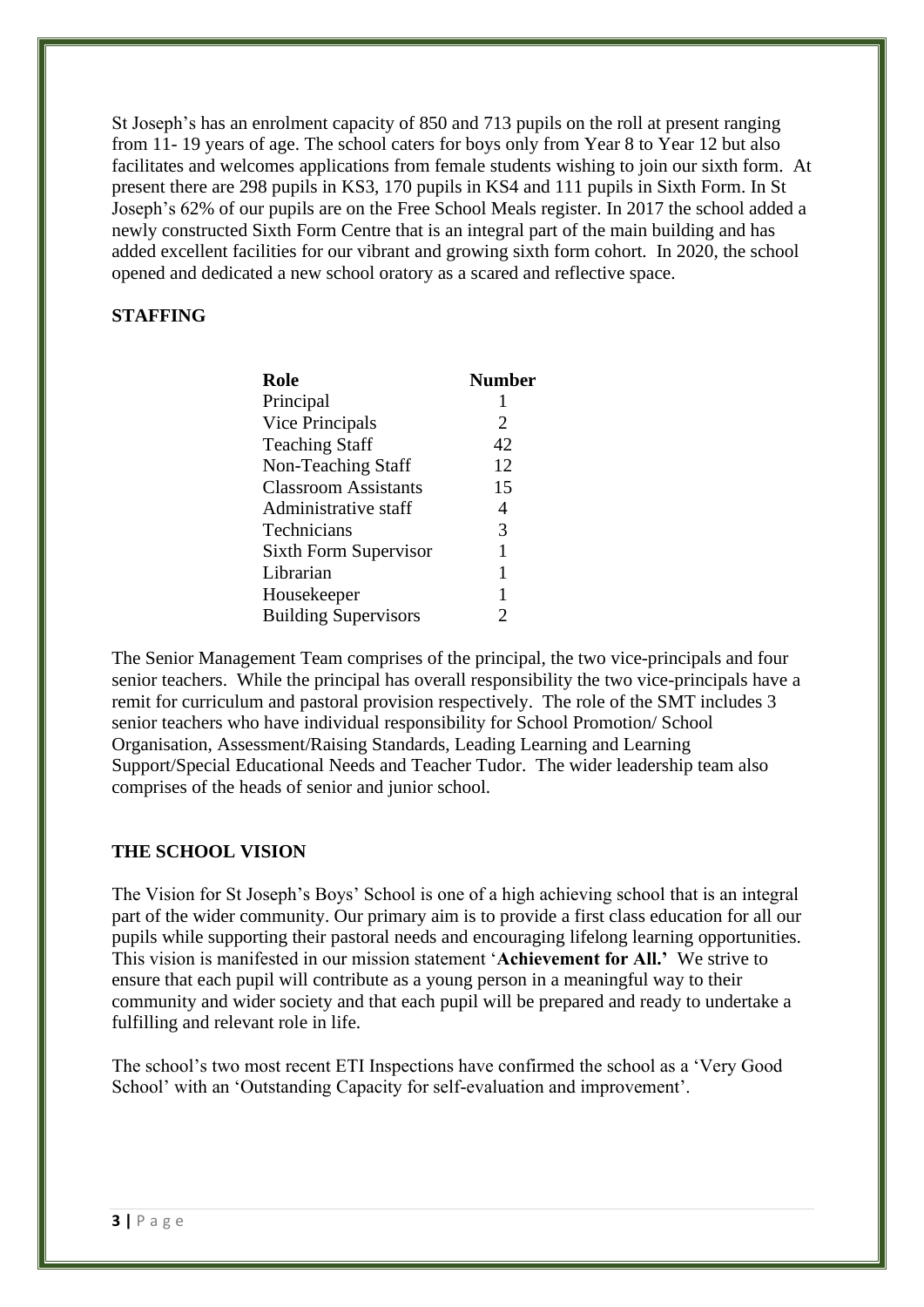# **Key Principles**

- As a Catholic School we believe that we have a duty to ensure faith development in our pupils in partnership with their home and wider parish community.
- We aim to support and help our pupils to live the faith in a practical way by loving God and loving their neighbour.
- We believe that every school is capable of improvement and that we are best placed to identify particular areas for improvement here in St Joseph's;
- We believe that improvement comes first and foremost through high quality teaching from committed and professional teachers whose skills and competence are recognised and respected and whose professional development is encouraged and supported;
- We believe in equity of access and equity of provision for all our pupils to ensure 'Achievement for All'. This is underpinned by high quality, pupil centred pastoral care;
- We believe that the interests of pupils rather than institutions must be at the centre of efforts to improve educational achievement and tackle under-achievement.
- We believe that the focus of classroom development must ensure pupil achievement is across the wide curriculum, with a focus on communication, literacy and numeracy.

## **THE SCHOOL ETHOS**

Within the distinctive Catholic ethos that permeates the school we seek to create a community in which understanding and tolerance flourish, where each individual is seen as unique and where mutual respect is shown for a diversity of opinions and viewpoints.

St Joseph's expects that all pupils will use and develop their talents and support each other in their learning. We particularly encourage our senior pupils to accept responsibility, and expect them to act as role models for the younger boys. We expect a high level of commitment from pupils with regard to their studies and their participation in all aspects of school life. We desire that all pupils take pride in being at this school and in their accomplishments and those of their peers. We expect our pupils to leave with the necessary skills and attributes to become strong and valued members of their community. Our pastoral system reflects the catholic caring ethos of the school, we aim to ensure that are pupils are safe and that they each feel valued and are able to have the opportunity to achieve their full potential emotionally, physically, intellectually and spiritually.

We aim to maintain and acknowledge good behaviour and encourage and maintain effective discipline procedures to recognise rewards and sanctions.

St Joseph's expects that all our staff aim to develop pupils to their full potential. All our staff strive to develop in each pupil, the necessary skills of communication, numeracy, literacy, problem solving, team work, decision making and thinking skills that equip them for lifelong learning as outlined in the Northern Ireland curriculum. As a team we work to develop pupils who can explore and evaluate their community in order to improve the quality of life for themselves and others. The staff at St Joseph`s work with parents, the parish and the community to help pupils develop a value based system which they can live by through their relationship with God, themselves and others.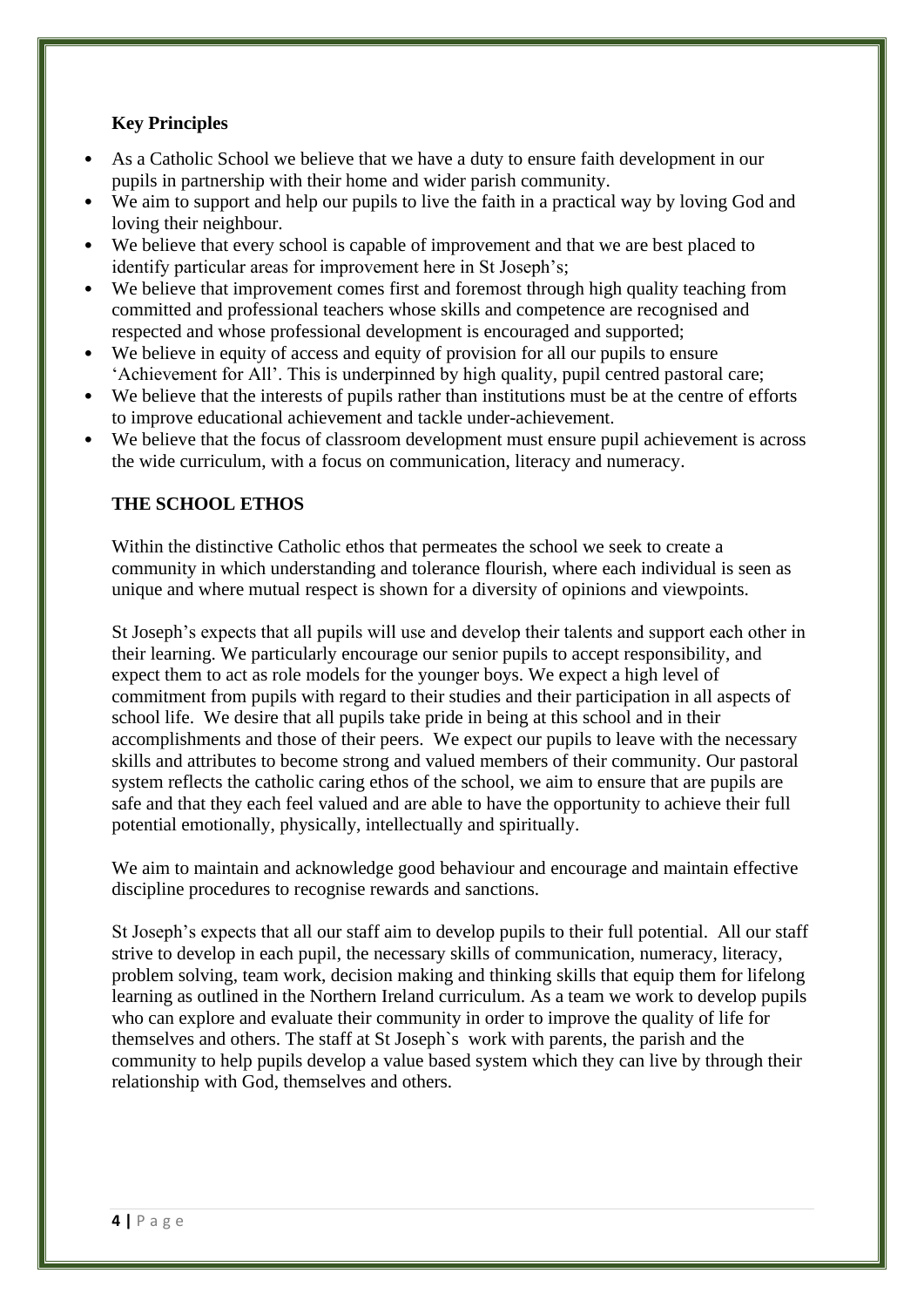# **CURRICULUM, LEARNING AND TEACHING**

St. Joseph's Boys' School provides a varied, balanced and needs based curriculum for all pupils in the school. At key stage 3 the school has implemented the revised curriculum with all classes essential studying the same curriculum across a range of mixed abilities with extra support as required. At key stage 4 the curriculum has developed to meet the needs of all the pupils. Three inclusive educational pathways are available for the pupils to select from.

GCSE Pathways in Key Stage 4 are entirely school based with both academic and vocational options are a combination of both and offer study for a range of 9 GCSEs or equivalents.

At Post-16 the school offers a range of academic and vocational subjects that are reviewed and revised as part of the annual curriculum review and audit, to ensure they meet the needs of the pupils and enhance career development opportunities. Through collaboration with other schools in the Foyle Learning Community and through the development targets previously met, the school ensured the provision of the full entitlement framework and at present meets all statutory requirements with regard to this.

Within each Department in St Joseph's departmental handbooks require that the team for each subject area (teaching and non-teaching) are aware of the need to challenge pupils in a variety of styles in order that they might best succeed. Departmental teams are expected to display evidence of differentiated approaches, careful planning and insightful questioning techniques. All staff are equipped with the skills and knowledge and are aware of the need to use adaptable, flexible teaching strategies informed by relevant data to improve and deliver teaching practice to a high standard and to strive to achieve successful educational outcomes for all our pupils.

Regular completion and updating of Individual Education Plans (IEPs) also ensures that individual learning needs are catered for within whole class, group, paired and individual settings. As a result of planned staff development days, staff are fully aware of the Education and Training (ETI) "Together Towards Improvement" Document and the Improvement in individual subject areas, Every School a Good School and Count;Read;Succeed policies, and recognise these as the main drivers of improvement and development in schools. These documents are frequently revisited at staff training and development days so that teachers and departments will ensure the best possible learning and teaching and are the basis for further development of learning and teaching in the school development plan. Best practice is identified, highlighted and shared using peer review and reflective practice within and across departments as well as using specific school development days delivered by staff for staff.

Each department in the school must, in their handbook, show the strategies in place to assist learning. Also extensive work has been done across whole school and departmental level to ensure that the required learning experiences of the Northern Ireland KS3 Curriculum are identified and embedded into all schemes of work. The dictates of the Northern Ireland curriculum are that learning should be skills based as opposed to content based and this is being addressed by assiduous planning and development by the school in the first instance and in concert with training agencies and partner schools. The schemes are evaluated annually by each department in an attempt to refine and improve them in order to best serve the needs of all pupils.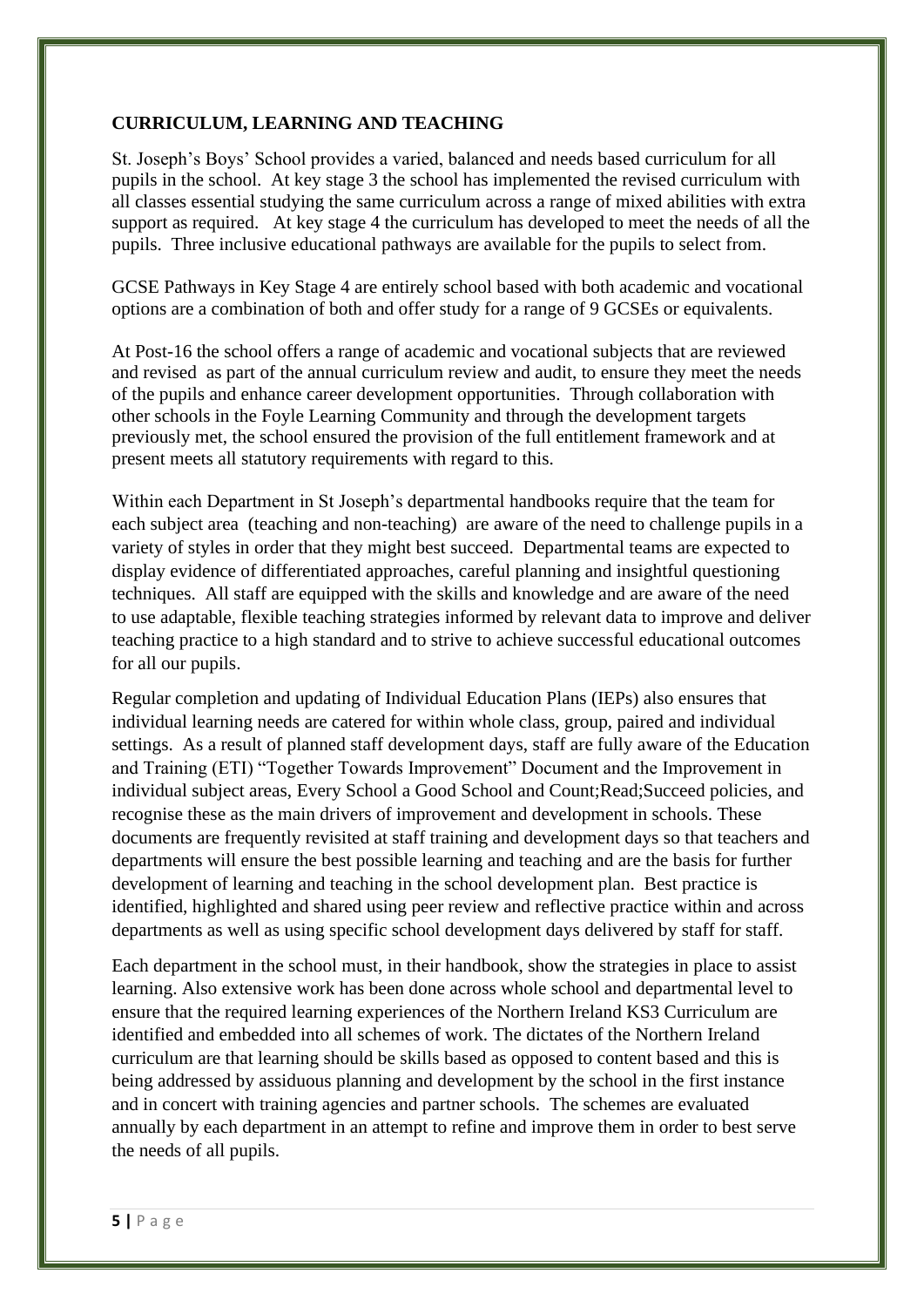The school's assessment policy stresses that assessment will be a continual process covering different formats and will not be a purely summative exercise but rather one which shows pupils, teachers and departments how future learning should be advanced and shows pupils the value of their efforts. Assessment supports independent learning by showing pupils how improvement should be made. Our school data tracking system allows us to closely monitor pupil progress in this regard.

The previous work done on both the assessment policy and the inception of the revised curriculum has been used to develop our Learning and Teaching policy and Assessment Policy agreed by all staff. These are kept under review and updated as required.

#### **Learning Support**

The Learning Support Department in St Joseph's is integral to the work of the whole school and is committed to supporting all pupils of all abilities to reach their full potential. There is an excellent and comprehensive programme of identification and support for pupils with additional needs that is long established and is led by our Special Educational Needs Coordinator assisted by two full time learning support specialists and a team of 20 dedicated Classroom assistants.

The Learning Support suite has been recently refurbished to a high standard and is a bright welcoming pupil centred environment. The aim of the learning support team is to promote the inclusion of pupils and withdrawal is based on pupil need. Emphasis is placed on using a variety of methods and interventions to engage and support the pupils including Phonics; Comprehension; Paired reading; Developing organisational skills; Exam technique; Study skills; Life skills; Compensatory Strategies and ICT software – Lexia Foundation and Basic.

At present we have 327 pupils on the Special Needs Code of Practice and 65 pupils with a statement of Special Educational Needs.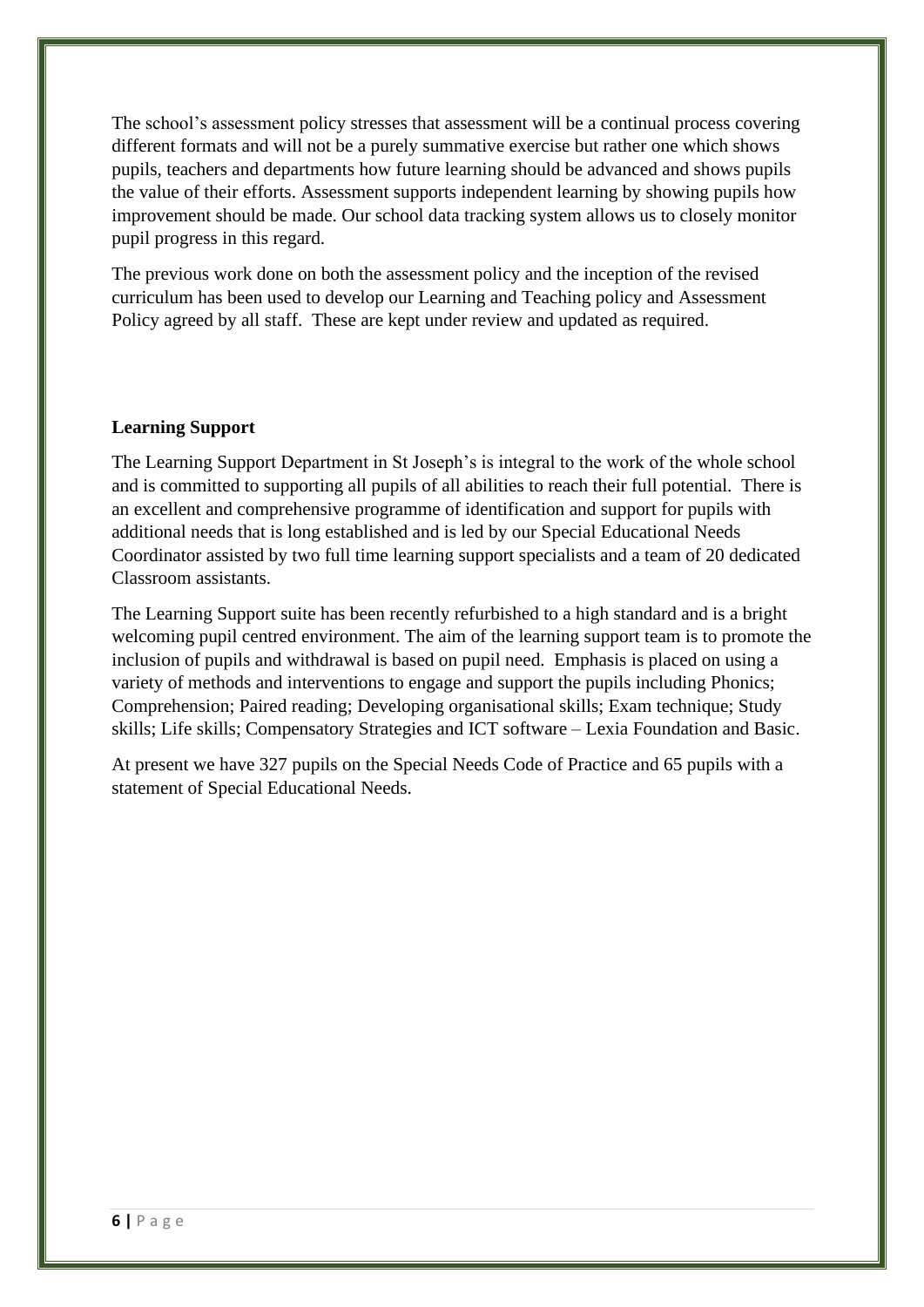# **PROGRESS OF PUPILS:**

The school carefully records, analyses and reflects upon pupil performance in internal and external examinations. Detailed examination performance reports are generated and made available to staff and parents. The school has an embedded process of target setting and tracking across all year groups. This is updated at regular intervals throughout the year and managed by the data coordinator. There is an expected significant increase in GCSE results this year as a result of our latest curriculum development work.

## **GCSE**

|                                                | 2015    | 2016  | 2017    | 2018    | 2019     | 2020  |
|------------------------------------------------|---------|-------|---------|---------|----------|-------|
| % of Year 12 pupils                            | 51.0%   | 52.5% | 49.6%   | 70.2%   | 86.7%    | 93.4% |
| achieving 5 or more<br>GCSEs at grades $A^*$ - |         |       |         |         |          |       |
| C or equivalent                                |         |       |         |         |          |       |
| % of Year 12 pupils                            | 28.3%   | 35.4% | 36.0%   | 38.9%   | $36.7\%$ | 42.5% |
| achieving 5 or more                            |         |       |         |         |          |       |
| GCSEs at grade $A^*$ -                         |         |       |         |         |          |       |
| $C$ (or equivalent)                            |         |       |         |         |          |       |
| including English                              |         |       |         |         |          |       |
| and Maths                                      |         |       |         |         |          |       |
|                                                |         |       |         |         |          |       |
| % of Year 12 pupils                            | 82.2%   | 87.3% | 84.0%   | 90.8%   | 95.3%    | 96.2% |
| achieving 5 or more                            |         |       |         |         |          |       |
| <b>GCSEs at Grade A*-</b>                      |         |       |         |         |          |       |
| E or equivalent                                |         |       |         |         |          |       |
| % of Year 12 pupils                            | 91.1%   | 93.0% | 91.2%   | 99.2%   | 95.3%    | 96.2% |
| achieving 5 or more                            |         |       |         |         |          |       |
| GCSEs at grade A*-                             |         |       |         |         |          |       |
| G or equivalent                                |         |       |         |         |          |       |
| % of Year 12 pupils                            | $4.1\%$ | 2.5%  | $3.2\%$ | $1.5\%$ | $0\%$    | $0\%$ |
| achieving no GCSEs                             |         |       |         |         |          |       |
| or equivalent                                  |         |       |         |         |          |       |
|                                                |         |       |         |         |          |       |

#### **A LEVEL**

|                                                                                    | 2015     | 2016  | 2017     | 2018     | 2019  | 2020  |
|------------------------------------------------------------------------------------|----------|-------|----------|----------|-------|-------|
| $%$ of Year 14<br>pupils achieving<br>3 or more GCE<br>grades A-C or<br>equivalent | 32.7%    | 57.4% | 33.3%    | 30.0%    | 37.5% | 54.5% |
| $%$ of Year 14<br>pupils achieving<br>2 or more GCE<br>grades A-C or<br>equivalent | $72.7\%$ | 86.9% | 71.9%    | 70.0%    | 83.3% | 85.4% |
| $%$ of Year 14<br>pupils achieving<br>2 or more GCE<br>grades A-E or<br>equivalent | $98.2\%$ | 100%  | $93.0\%$ | $96.7\%$ | 91.6% | 98.1% |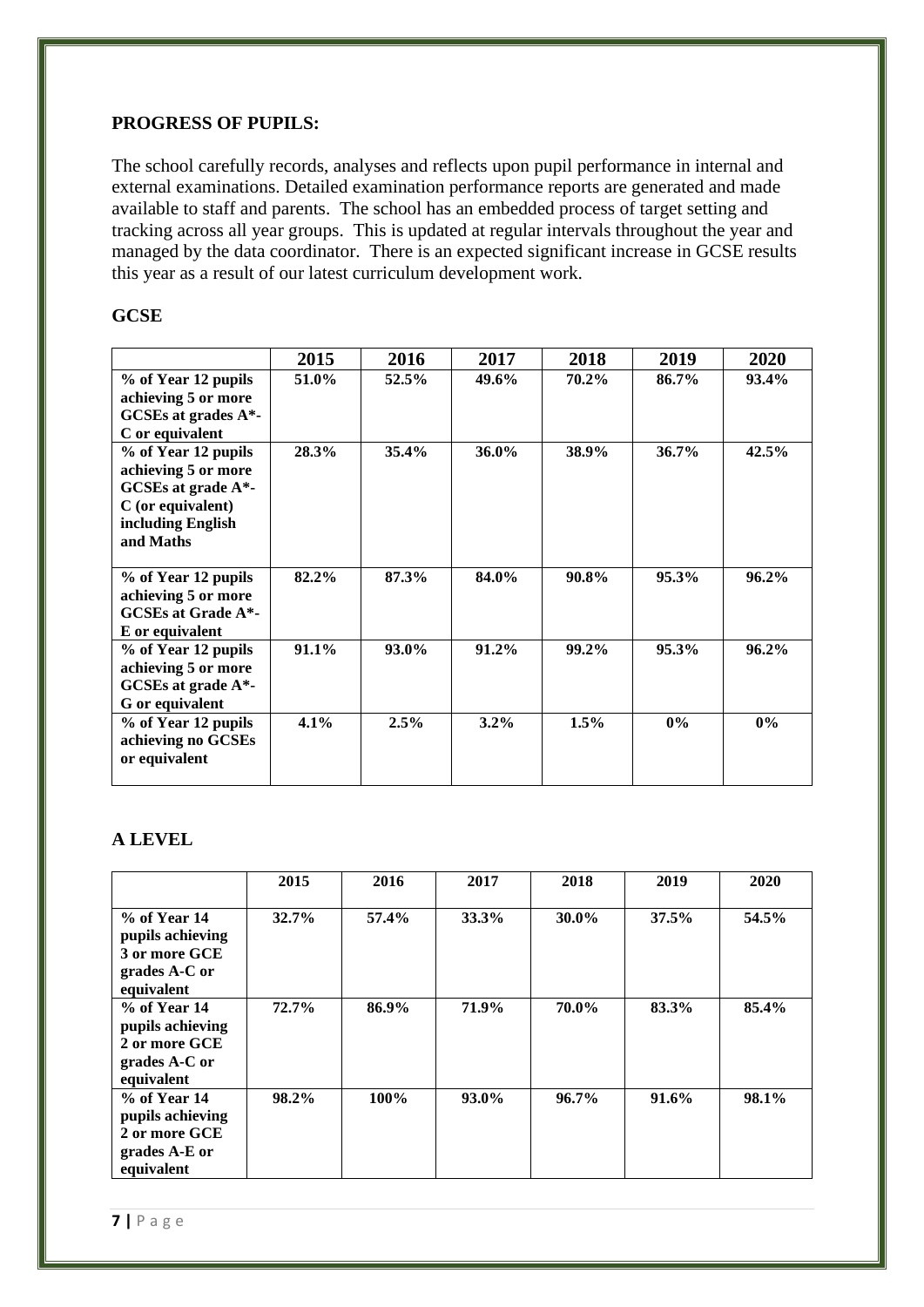# **EXTRA CURRICULAR PROVISION**

In addition to our timetabled curriculum St Joseph's offers an extensive range of extracurricular activities. Students can avail of these at lunchtime and after school. These activities aim to develop the physical, social, moral and ethical and spiritual development of our students in partnership with the community and parents.

St Josephs is particularly proud that the school's sporting activities are a central part of the school as a sporting community and we have representative teams in a wide range of sports including soccer, Gaelic games athletics and basketball where we have previously been all Ireland champions at U18 level. The work that has been done over the last year by our GAA coaches in conjunction with the local Sean Dolan's and Doire Colmcille club coaches was also recognised with the school winning the Irish News School of the Year award for 2017.



We also offer a wide range of non-competitive extracurricular activities including Minecraft, Film, Lunch Bunch, Library, ICT, Homework, Science and Music clubs. Drama and Art are also central to the extracurricular life of St Joseph's and we are well known for the high quality our original school productions. Our

school choir were highly commended in this year's Derry International Choral Post Primary Schools' competition. Our pupils have won a number of leadership awards and this year this included two finalists in the All-Ireland Pramerica Spirit of the Community Awards.

St Joseph's school community is a valued part of Saint Eugene's Parish Community. Pupils actively participate in parish and diocesan liturgies, such as, the diocesan Catholic Schools Week Mass, the Parish Passion Play, and the 'Fan the Flame Mass' and 'Faith Friends' Programme, through which they support primary school pupils on their faith journey.

Through the Pope John Paul II Award, students are



enabled to take an active part in the life of their Church – in the life of their community and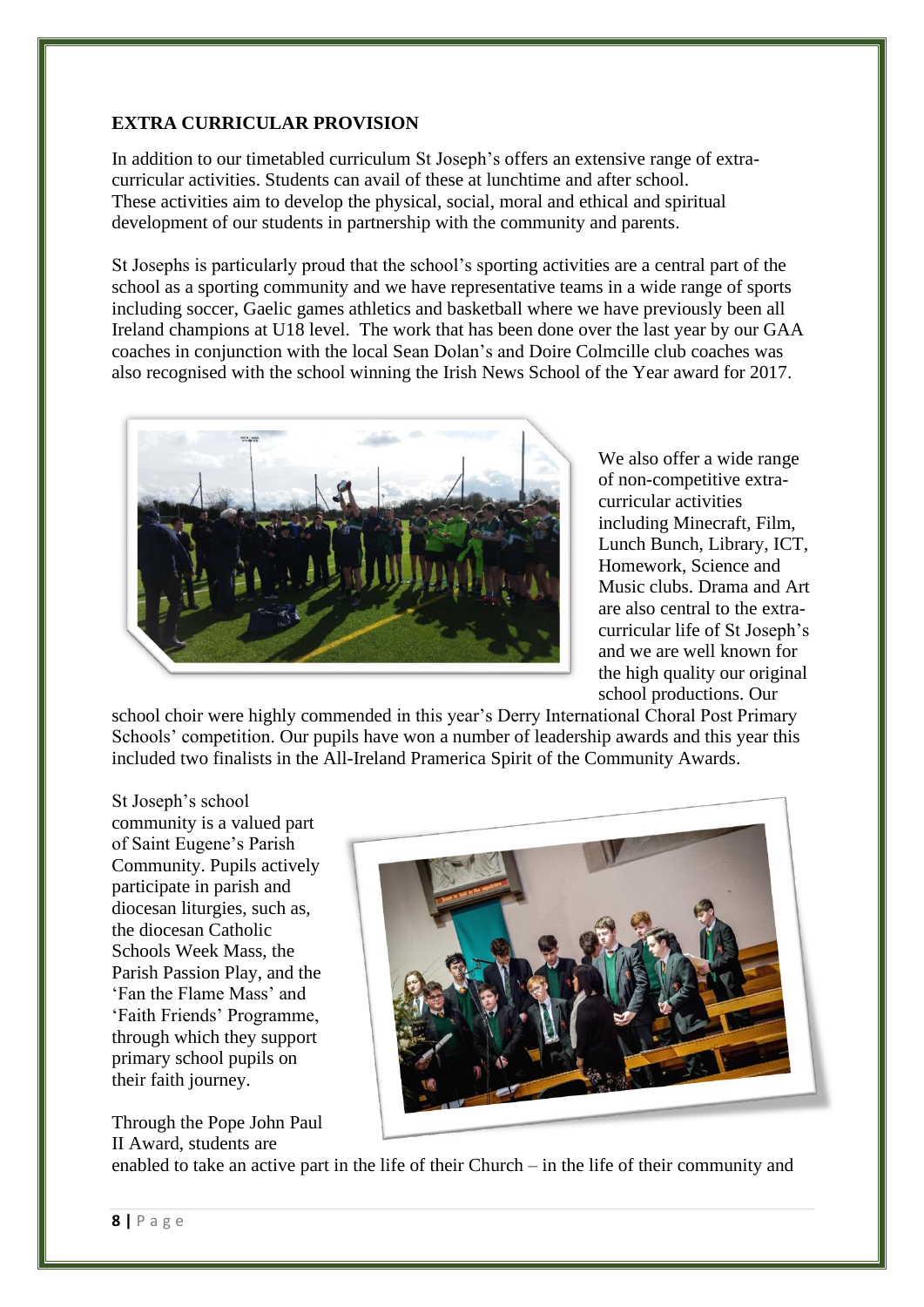society. Young people become more aware of the teaching and role of the Catholic Church in the world and to engage at a deep level with Christ. The Award is committed to helping young people enhance their spiritual, physical, emotional and social development as well as the feeling of personal achievement that a participant will gain from taking part in the Award, participation helps demonstrate the young person's commitment to a task and goal.

#### **RELATIONSHIPS IN THE COMMUNITY**

We regard the education of our students as a shared responsibility involving the student, Parents, the school and the wider community. We welcome the involvement of community Members/organisations, local industry and education in its sharing of knowledge, experience and resources with us. Good working relationships have been established to facilitate engagement and communication between the school, parents, parish and the wider community that we serve.

Members of local business and the local community have been very generous with their time in providing expertise and guidance to our pupils and staff including playing an active role in our career days. They have also been very generous in terms of their support for the school show and providing monies for Achievement Awards. We have established strong links and collaborative relationships and engagement with the following:-

Old Library Trust, Bogside and Brandywell Health Forum, Foyle Food Bank, HURT, Young Enterprise, Firmus Energy, Children In Crossfire, St Vincent De Paul, NSPCC, Public Health Agency ,Western Health and social Care Trust, Holocaust Educational Trust, Reach Across, School Employer Connections, The Nerve Centre, Derry City Council, Citizens Advice Bureau, Barclays New Futures Programme, Derry Credit Union, The Consumer Council, Millennium Forum, The Playhouse, Everglades Hotel, Tower Hotel, Derry Visitor Convention Bureau, Ulster American Folk Park, Creggan Country Park, The Rosemount Resource Centre, Step Up Science Programme run in conjunction with the University Of Ulster, North West Regional College that offers the Vocational Education Pathway for year 11 and 12 pupils, Job skills, CITB, Aim Higher Roadshow, Protocol and Cocoon, The DOE, Emergency and Legal services, and the City Hotel.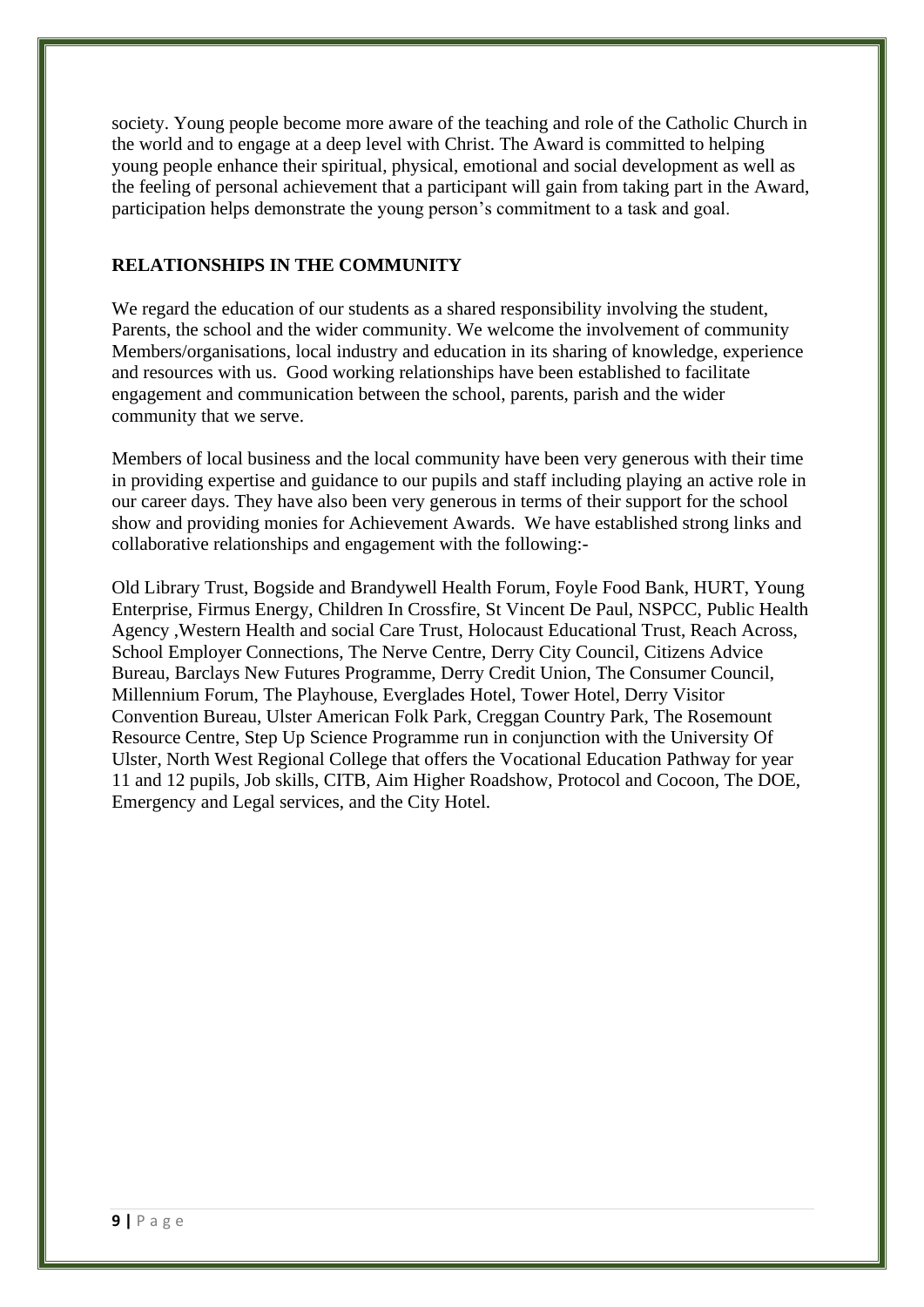

The school also maintains and provides significant leadership into the successful consortium arrangement with all the other post primary schools in the area as a member of the Foyle Learning Community to facilitate and enable a wider raft of options choices for year 13 and 14 students. This allows our sixth form students to study A level courses in other schools as well as St Joseph's and is facilitated through well-established collaborative links.

The school actively promotes and maintains strong links with parents and guardians via parents' nights, parents' day, year 8 induction evenings, annual Year 8 parents survey, Primary - Secondary links programme, summer scheme, year 10 and year 12 options nights and activities under the umbrella of the Extended Schools Programme.. The school makes whole school reports to parents twice per year and maintains an open door policy, encouraging parents to come in to discuss their child`s progress.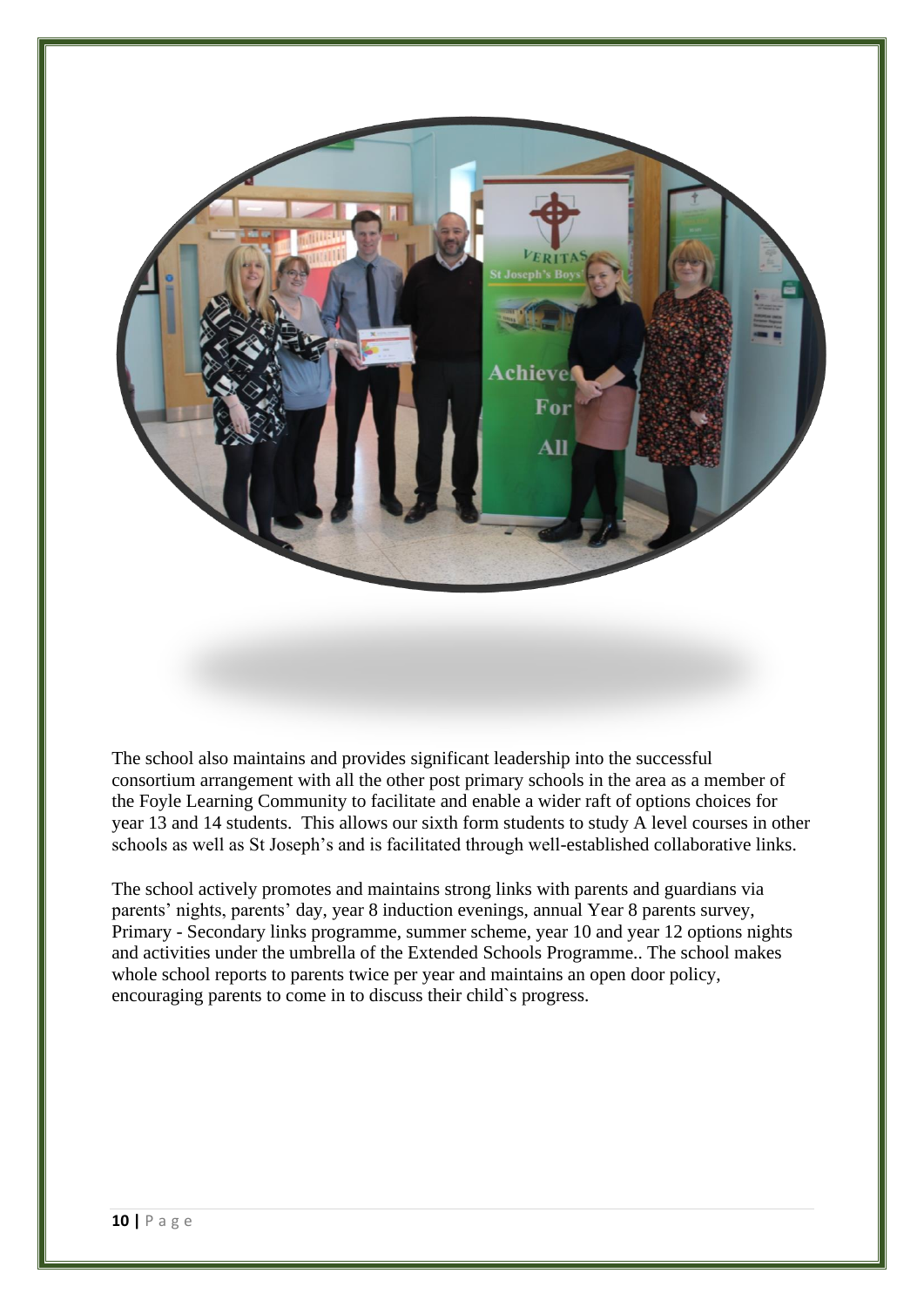### **School communication and promotion**

St Joseph's Boys School continuously develops its communication and promotion strategies within the school, local community and the city. It has embraced Twitter and Facebook with daily posts on student achievements, competitions, notices, announcements, fundraising and school activities.

A recent website update has made the site accessible across all mobile devices. The website audience continues to grow with regular news updates. Strong links with local newspapers, radio stations, journalists and photographers have been and continue to be developed to ensure the school profile is to the fore in the city and local area.

Twitter: @StJosephsDerry

Facebook: /stjosephsderry/

Website: www.stjosephsderry.org.uk

## **Involvement of parents**

St Joseph's Parent Teachers' Association has been running for many years and in that time has raised many thousands of pounds. These resources are used to make a real difference to St Joseph's pupils' educational and fun experiences while at school. The PTA funds many pupils and departments within the school such as:

- The Maths and English departments to help promote Numeracy and Literacy
- We subsidise the PE Department to purchase trainers
- Homework Club
- Decking system for the Music Department
- ICT equipment
- We fund rewards to pupils who excel at St Joseph's
- We also fund transport costs to reward events

The school has recently launched a new Parent's App to inform parents of important information and regular homework updates.

# **The voice of our pupils**

The views of our pupils are important to us to seek to sustain and improve the ethos of the school and the education provision for our young people into the future and we have a very well and long established school council. The aims of the School Council in St Joseph's are

- To give all pupils a voice in the co-production of decisions that affect them in St Josephs.
- To help create a more positive school community.